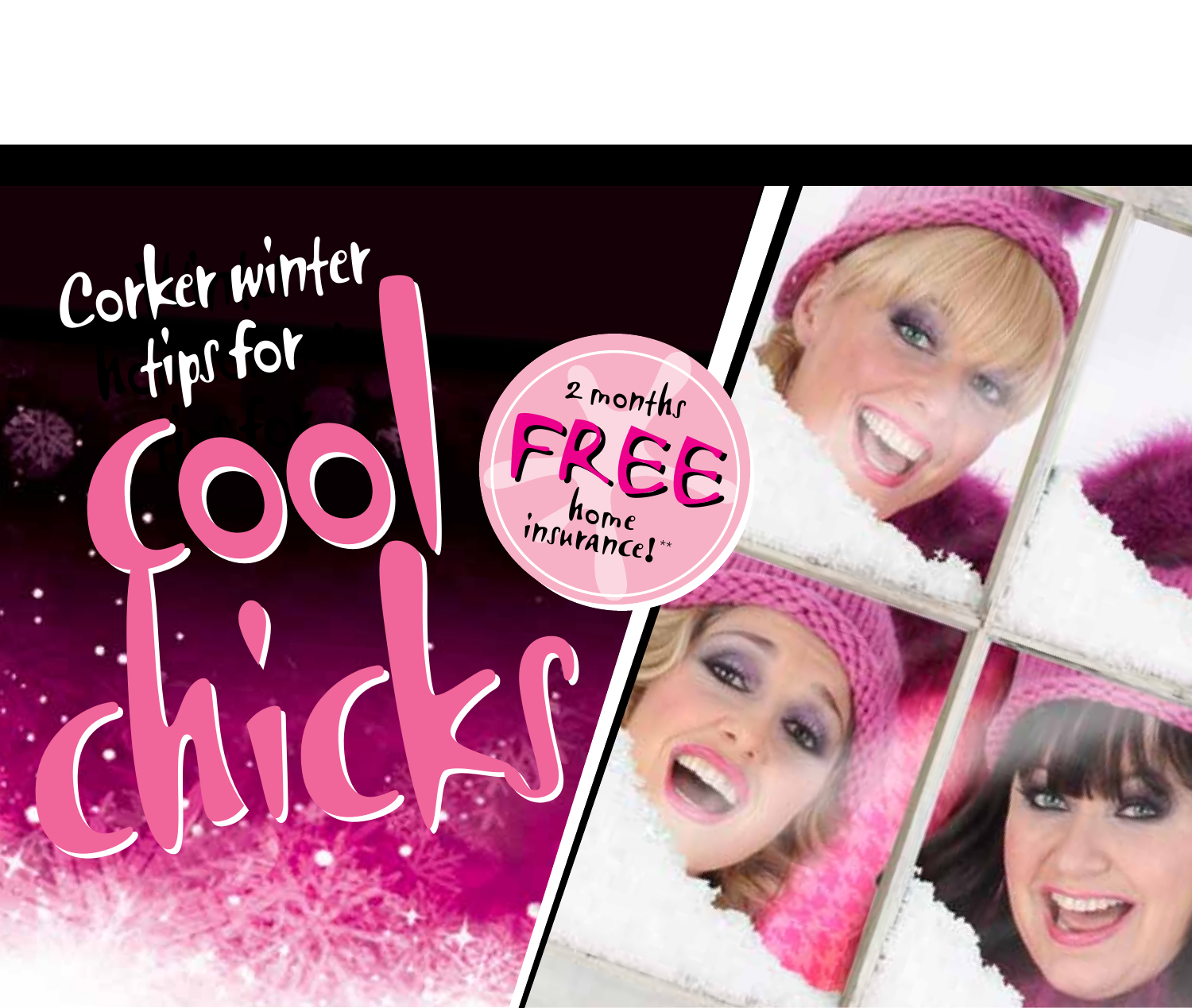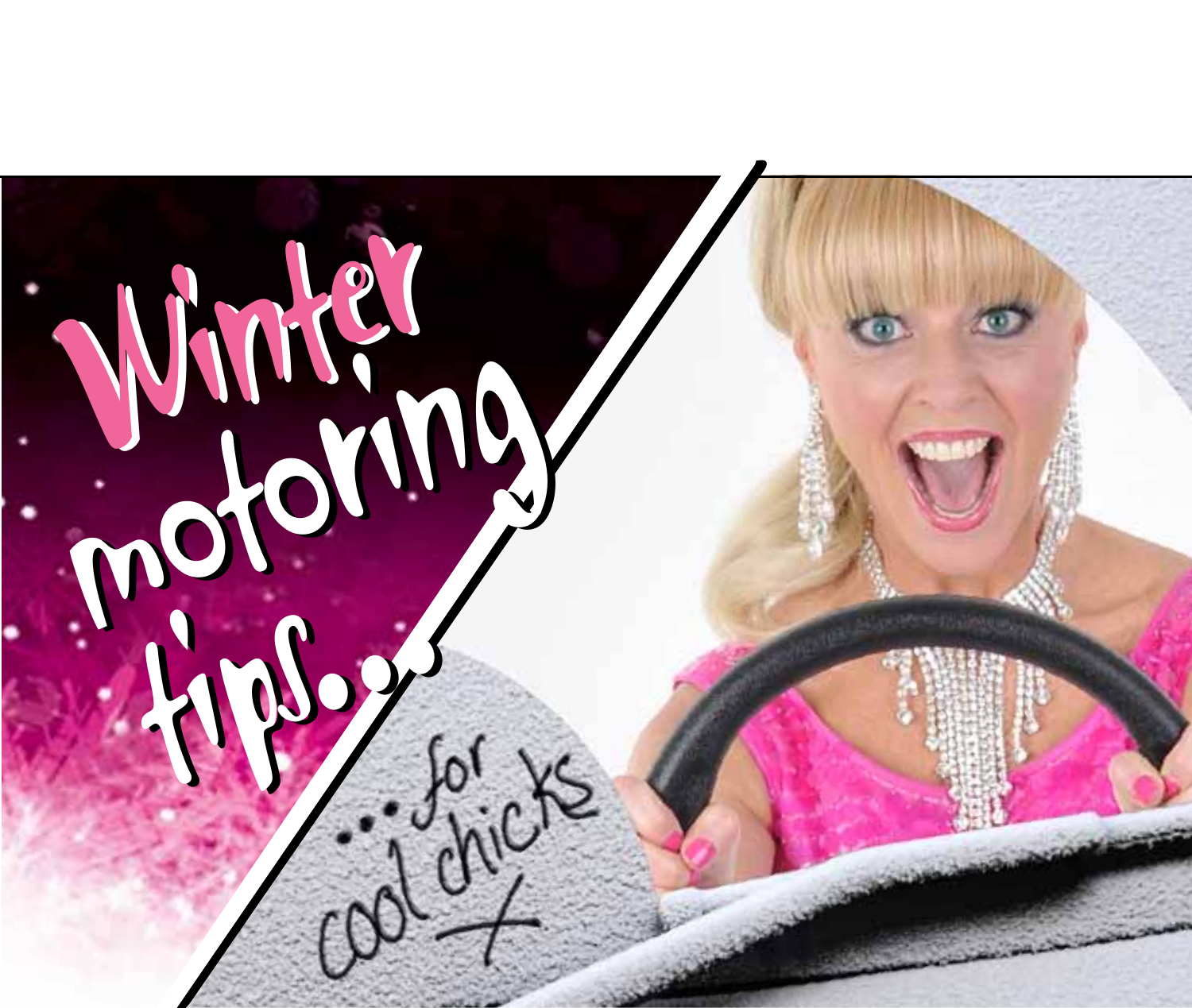## Take out Sheilas' Wheels home insurance and you won't be left out in the cold this winter! Take out Sheilas' Wheels home insurance and you won't be left out in the cold this winter!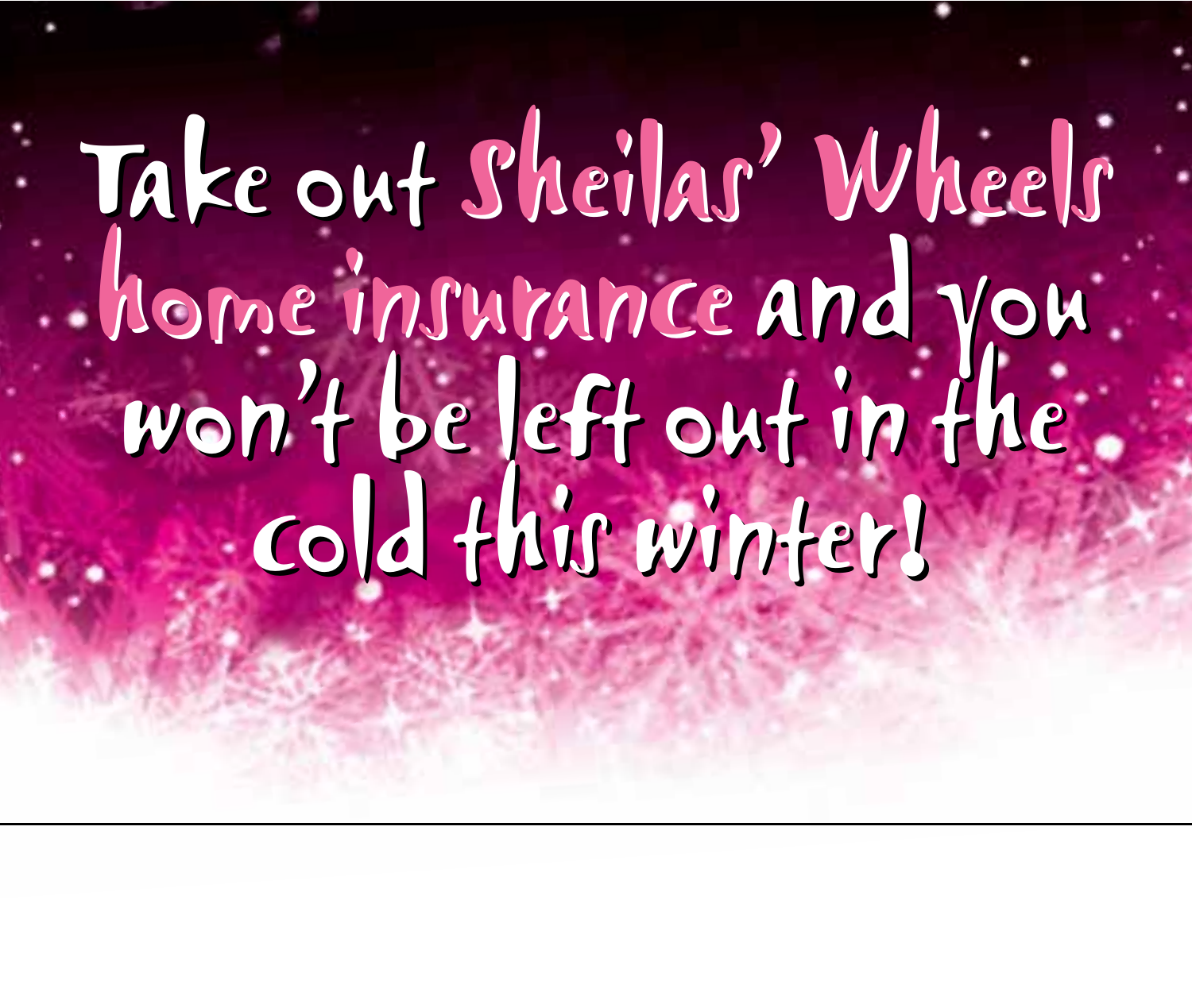### **You've got your party frock sorted. Now's the time to organise your home insurance too...**

Ladies, imagine coming home after a night out to discover your home is flooded, the boiler's packed up or you've left your only set of keys in the taxi.

#### **It could be a disaster. But not when you take out Sheilas' Wheels home insurance...**

. Make sure you add our **Home Emergency** option to your policy to ensure that all kinds of emergencies - from boiler breakdowns to problems with your plumbing would be dealt with!

You'd just need to call our helpline (put our number in your mobile) and we'd arrange for a reputable contractor to come to your house to carry out emergency repairs.

And that means you don't have the worry of ringing around for hours to get some bloke you don't even know to come to your house and charge you a whole heap of cash!

#### **Sheilas' Wheels, emergency home cover is just £53.99 per year...**

That's a little over a pound a week! And not only does it cover the call-out charge of a qualified contractor and up to two hours labour costs, it also incudes parts and materials up to a maximum of £500 (including VAT) per incident.

#### **With Sheilas' Wheels Home Emergency option you're covered for:**

#### **Plumbing and drainage**

If your drains and plumbing system are blocked or broken and your home gets flooded - you're covered.

#### **Main heating system**

There's nothing worse than coming home to a freezing cold house. If your main heating system suddenly packs up we can help you sort it out. No worries.

#### **Toilet unit**

If there's damage to your toilet bowl or cistern or if your loo completely stops working, you can claim. (Wow, that was some party!)

#### **Home security**

You're covered if there's damage to your external doors or if they're not working properly and the security of your home is at risk.

#### **Lost keys**

It's Christmas party time again. You're covered for the loss of the only available set of keys to your home if you can't replace them or gain normal access.

Here are some of the other bonzer benefits that you'll enjoy as standard with Sheilas' Wheels!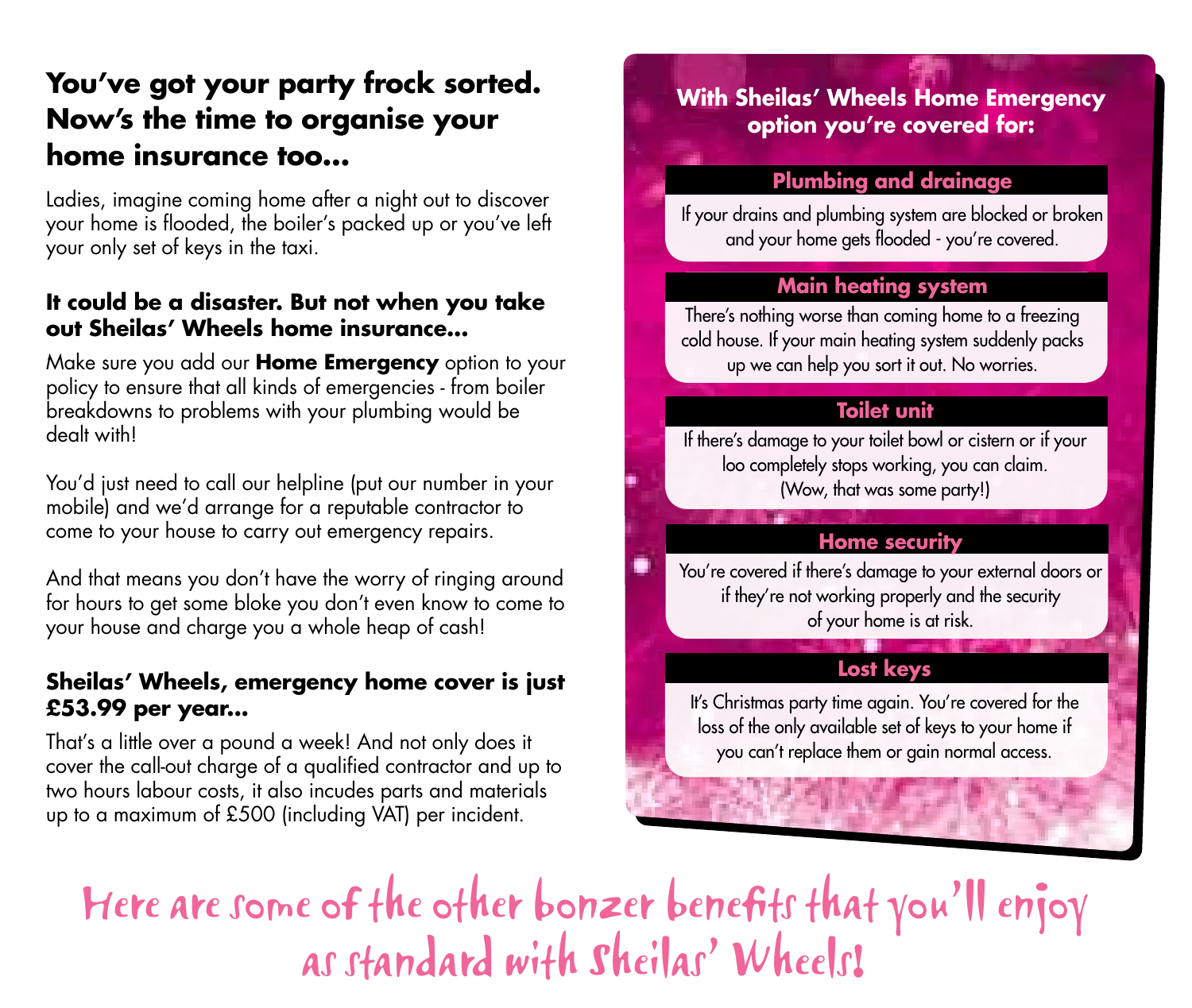

\*Sheilas' Wheels home insurance is arranged and administered by esure Services Limited, registered in England No. 2135610 at The Observatory, Reigate, Surrey RH2 0SG. Authorised and regulated by the Financial Services Authority. Not available in Northern Ireland or the Channel Islands. Subject to normal acceptance criteria. Terms, conditions, exclusions and limitations apply. Calls may be monitored and recorded.

\*\*2 months free only available over the phone. Not available when you buy online.



DM-SWHDR6028/1111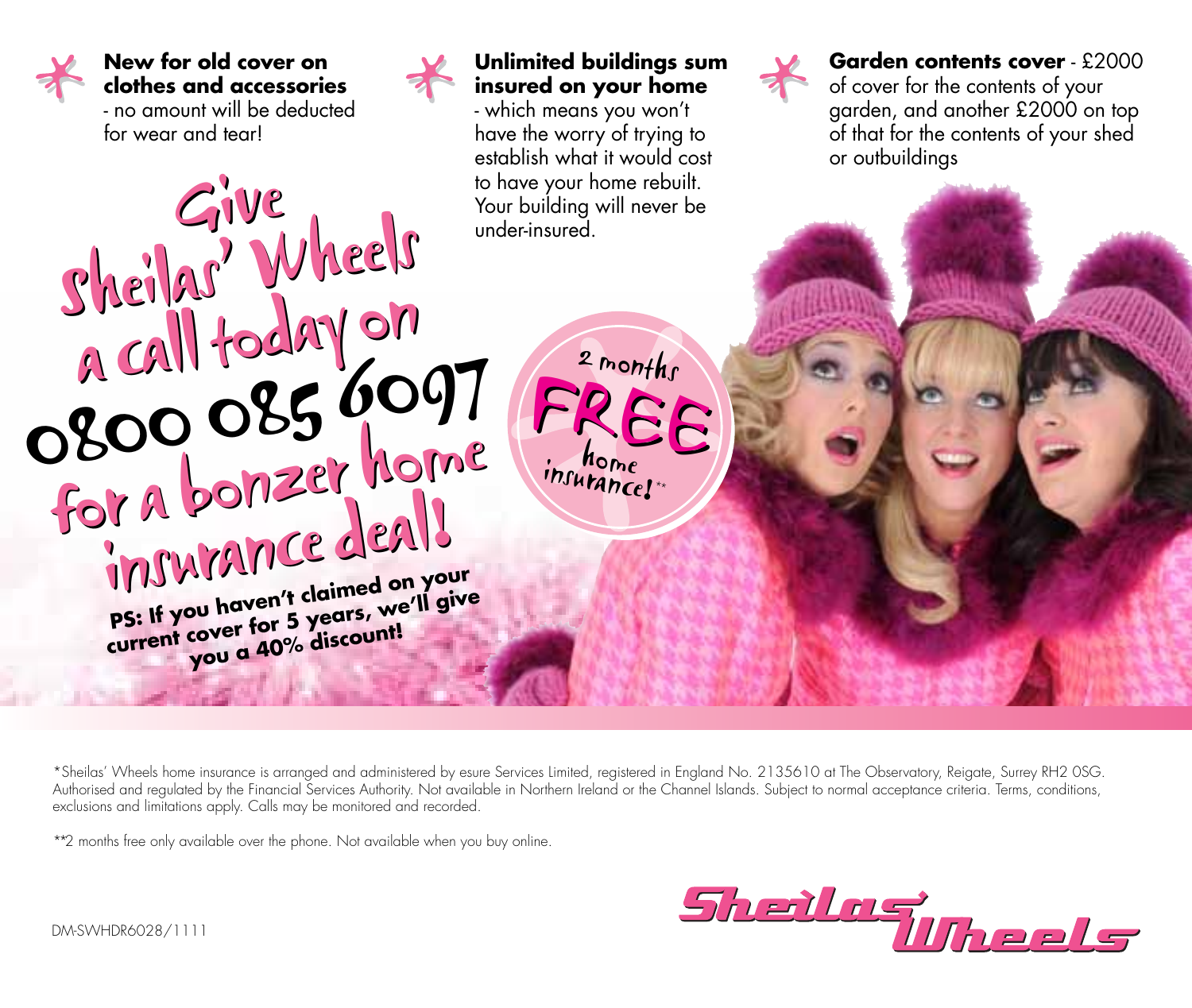



FREE 2 months FREE

If undelivered please return to: esure car, 5 Nimbus Park, Porz Avenue, Houghton Regis, Beds, LU5 5FR.

This season's must-have home tips for the coolest chicks... This season's must-have home tips for the coolest chicks...